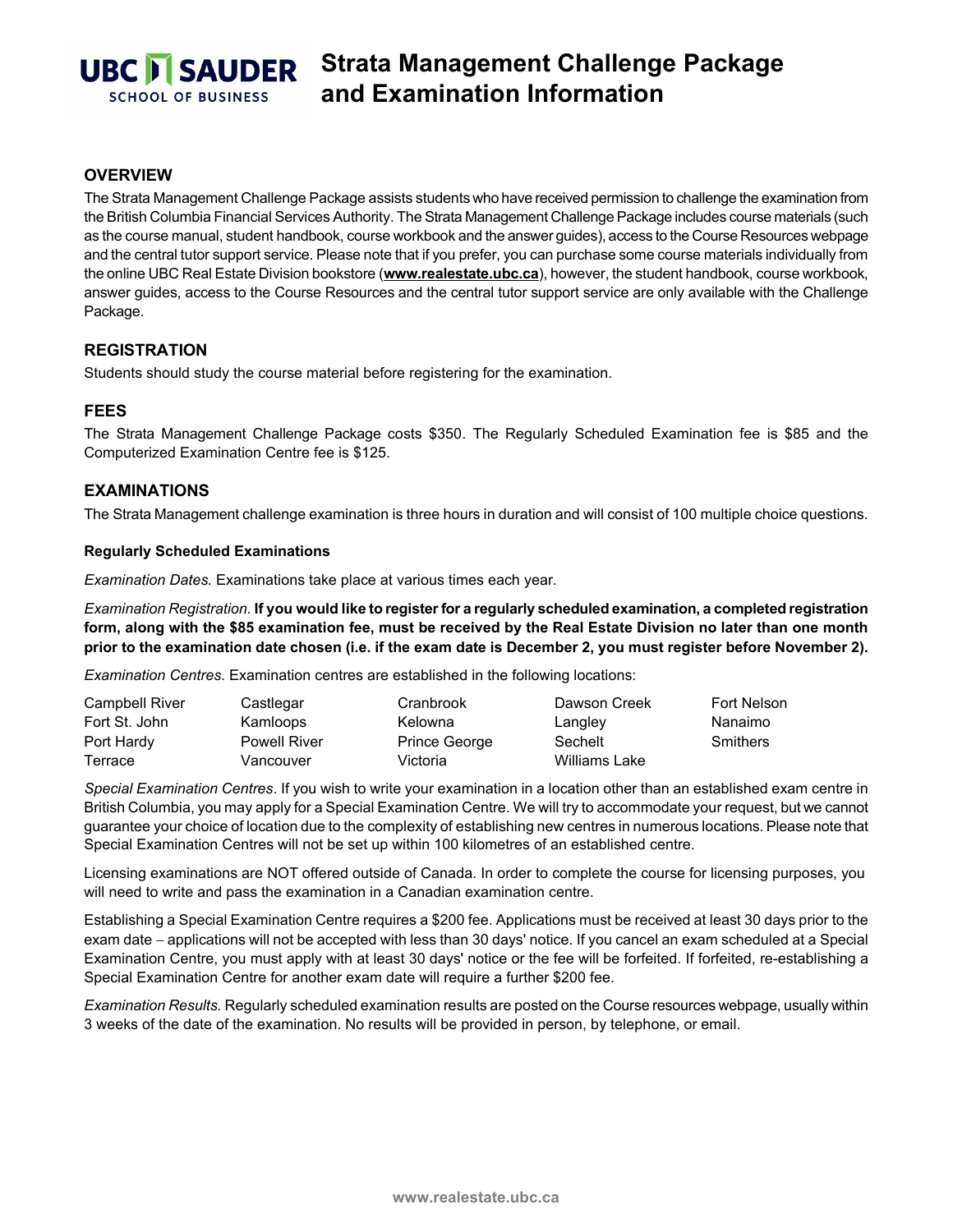### **Computerized Examination Centre (CEC)**

Students may choose to write their exam at the Computerized Examination Centre (CEC) located at the UBC Real Estate Division office rather than writing on the regularly scheduled examination dates. The CEC allows students the option of writing examinations in a quiet, comfortable environment, and at a time that may be more convenient for them.

*CEC Examination Dates.* CEC examination sittings are available on Monday to Friday at either 9:00 am or 1:00 pm. Specific date and time requests are granted on a first come, first served basis; therefore, please be prepared to specify three different choices. **CEC availability is limited – due to high demand, bookings may require six weeks' advance notice, so please plan ahead.**

*CEC Examination Registration.* If you would like to register for the CEC, a completed registration form, along with the \$125 examination fee, should be faxed or mailed to the UBC Real Estate Division. Once our office receives your exam registration, it takes 3-5 days to process.

*CEC Electronic Monitoring*. All examinations are conducted in a secure Computerized Examination Centre located at the UBC Real Estate Division office. The entire duration of the examination will be monitored by closed circuit television that includes video and audio capability. No permanent record is created from the monitoring of the examination.

#### *CEC Examination Conditions.* **If the conditions at the CEC are not satisfactory, a complaint must be received by the Exams Administrator prior to the student leaving the CEC.**

*CEC Examination Results.* CEC Examination results are posted on the Course Resources webpage, usually within one business day of the date the examination was written. No results will be provided in person, by telephone, or email.

#### **Examinations** − **General Information**

In order to be permitted to write the challenge examination, a candidate **MUST** present, at the exam centre on the day of the exam:

- 1. An Examination Admission Ticket with a valid passport photo attached (see [https://professional.sauder.ubc.ca/re\\_licensing/docs/ticket\\_bulletin.pdf](https://professional.sauder.ubc.ca/re_licensing/docs/ticket_bulletin.pdf) for more details); AND,
- 2. One of the following types of picture identification in the name in which the candidate originally registered for the course: A. A current passport which has a picture of the candidate; OR,
	- B. A current provincial driver's licence which has a picture of the candidate (**interim driver's licences are not acceptable)**; OR,
	- C. An official picture identification card issued by either the Federal Government of Canada, or by one of the provincial governments; OR
	- D. An official employment picture identification card issued by either the Federal Government of Canada, or by one of the provincial governments.

If you purchase a Challenge Package, you can print out your Examination Admission Ticket from your Course Resources webpage. If you are unable to print out your Examination Admission Ticket, please contact Examination Services at 604- 822-8454 or 1-888-776-7733 ext 28454 as soon as possible and your Examination Admission Ticket will be faxed or mailed to you.

A candidate who is unable to produce an Examination Admission Ticket with a valid passport photo (photo must have been taken within 30 days of the examination date) and one of the four acceptable forms of picture identification, or whose picture is not clearly recognizable by the examiner, will be refused admittance to the exam centre. **No exceptions will be made.**

Also note that electronic devices of any kind (including notebooks/tablet PC/laptops, cameras, pagers, beepers, cellular phones, Palm Pilots, personal data assistants, and unauthorized calculators), scrap paper, rulers, calendars, dictionaries, amortization payment tables, pencil cases, etc. will NOT be permitted in the exam room.

If your name changes during the time you are challenging the course, please submit change of name documentation (e.g., marriage certificate) to the UBC Real Estate Division. Please be aware that you may be required to show your change of name documentation at the examination centre on the day of your exam.